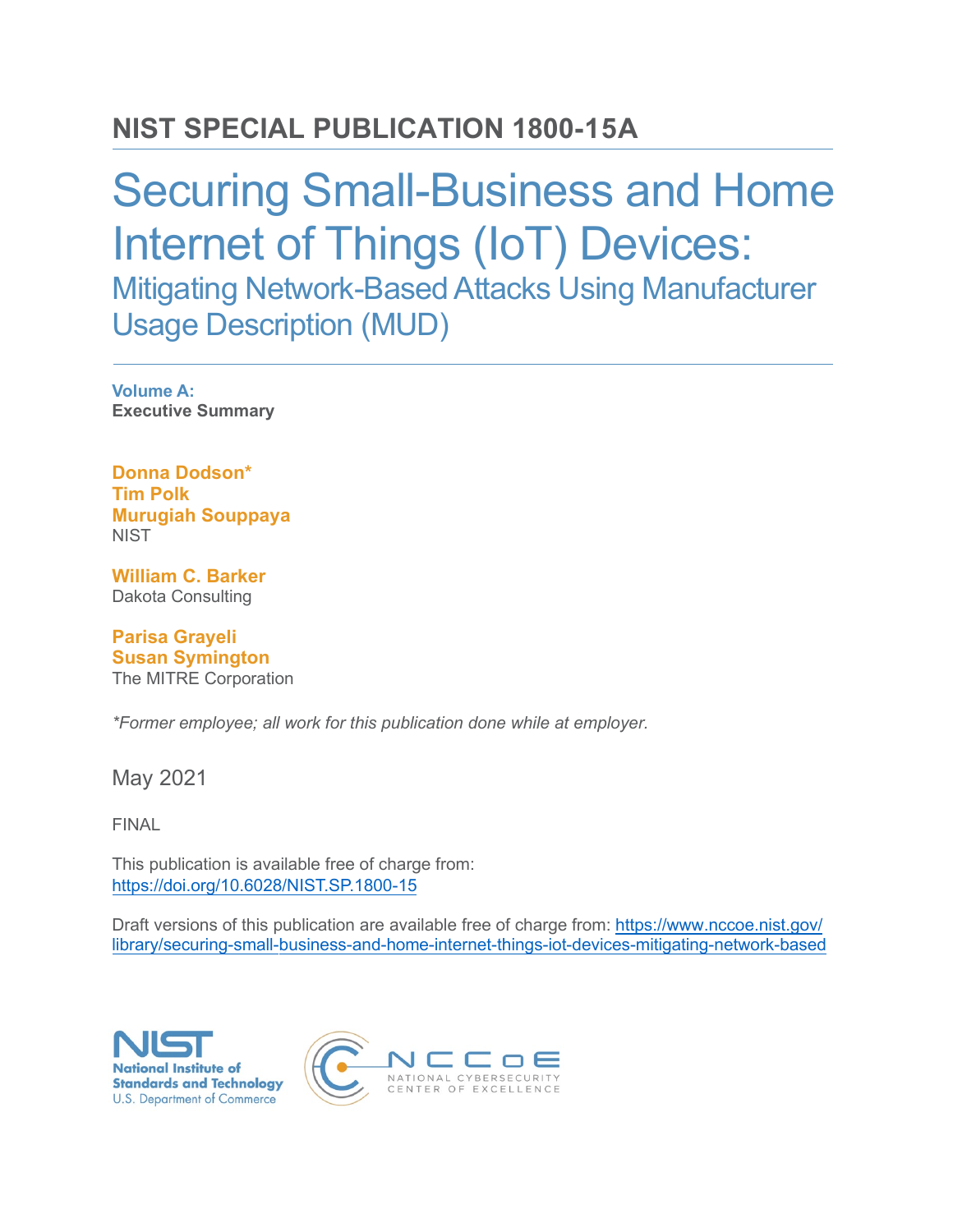#### **WHY WE WROTE THIS GUIDE**

The rapid growth of IoT devices has the potential to provide many benefits. It is also a cause for concern because IoT devices are tempting targets for attackers. State-of-the-art security software protects fullfeatured devices, such as laptops and phones, from most known threats, but many IoT devices, such as connected thermostats, security cameras, and lighting control systems, have minimal security or are unprotected. Because they are designed to be inexpensive and limited purpose, IoT devices may have unpatched software flaws. They also often have processing, timing, memory, and power constraints that make them challenging to secure. Users often do not know what IoT devices are on their networks and lack means for controlling access to them over their life cycles.

The consequences of not addressing the security of IoT devices can be catastrophic. For instance, in typical networking environments, malicious actors can detect and attack an IoT device within minutes of it connecting to the internet. If it has a known vulnerability, this weakness can be exploited at scale, enabling an attacker to commandeer sets of compromised devices, called *botnets*, to launch large-scale distributed denial of service (DDoS) attacks, such as [Mirai,](https://www.sciencedirect.com/science/article/pii/S2666281720300214) as well as other network-based attacks. DDoS attacks can significantly harm an organization, rendering it impossible for the organization's customers to reach it and thereby resulting in revenue loss, potential liability exposure, reputation damage, and eroded customer trust.

### **CHALLENGE**

Because IoT devices are designed to be low in cost, with limited functionality using constrained hardware, and for limited purposes, it is not realistic to try to solve the problem of IoT device vulnerability by requiring that all IoT devices be equipped with robust and state-of-the-art security mechanisms. Instead, we are challenged to develop ways to improve IoT device security without requiring costly or complicated improvements to the devices themselves.

A second challenge lies in the need to develop security mechanisms that will be effective even though IoT devices will, by their very nature, remain vulnerable to attack, and some will inevitably be compromised. These security mechanisms should protect the rest of the network from any devices that become compromised.

Given the widespread use of IoT devices by consumers who may not even be aware that the devices are accessing their network, a third challenge is the practical need for IoT security mechanisms to be easy to use. Ideally, security features should be so transparent that a user need not even be aware of their operation.

To address these challenges, the National Cybersecurity Center of Excellence (NCCoE) and its collaborators have demonstrated the practicality and effectiveness of using the Internet Engineering Task Force's [Manufacturer Usage Description \(MUD\)](https://tools.ietf.org/html/rfc8520) standard to reduce both the vulnerability of IoT devices to network-based attacks and the potential for harm from any IoT devices that become compromised.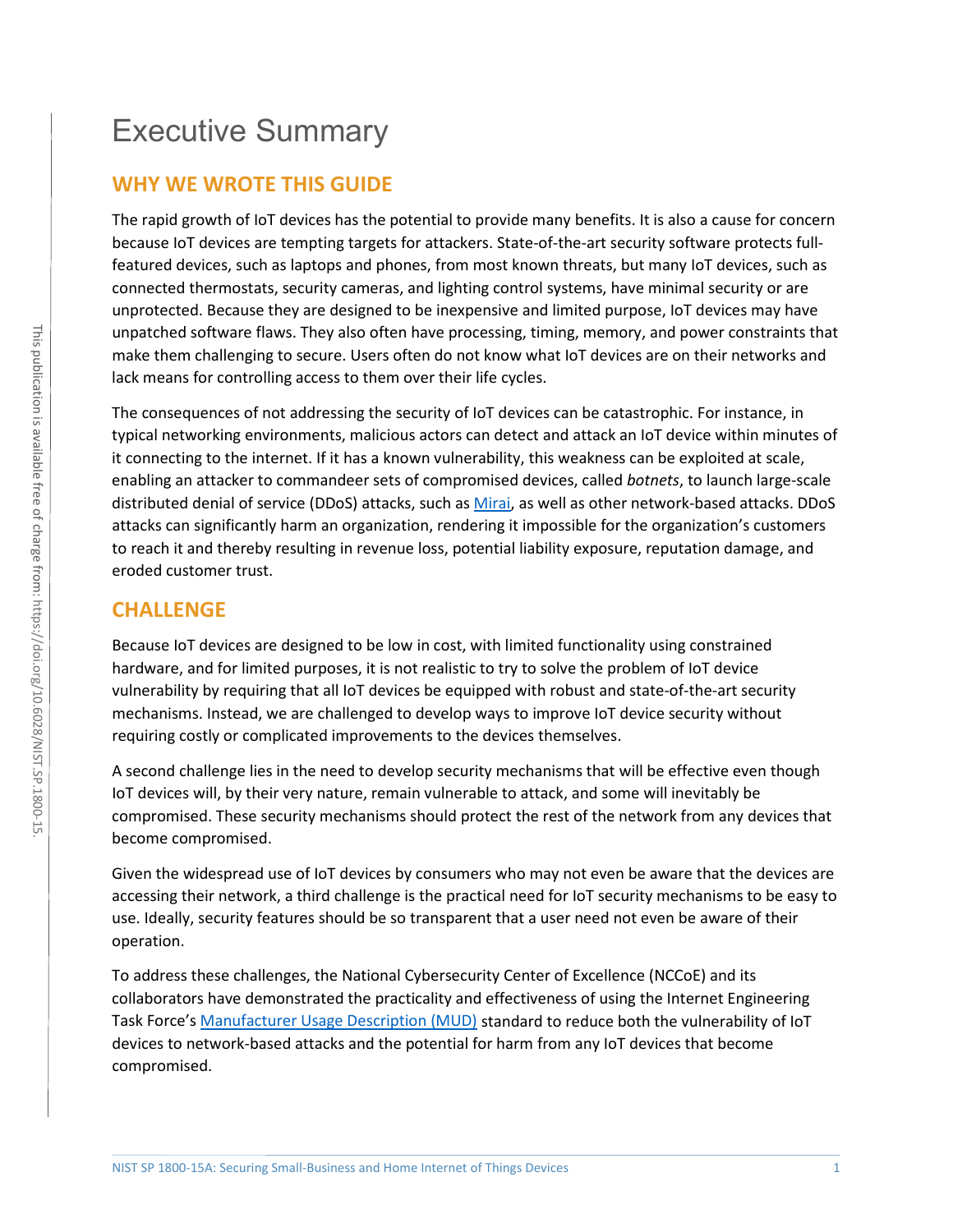### **SOLUTION**

The NCCoE and its collaborators have demonstrated how MUD can be deployed to strengthen security for IoT devices on home and small-business networks by helping prevent IoT devices from becoming both victims and perpetrators of network-based attacks. The solution outlined in this guide uses MUD to enable networks to automatically permit each IoT device to send and receive only the traffic it requires to perform its intended function, and to prohibit all other communication with the device. By prohibiting unauthorized traffic to and from a device, the solution outlined in this guide both reduces the opportunity for an IoT device to be compromised by a network-based attack and reduces the ability of compromised devices to participate in network-based attacks such as DDoS campaigns. The NCCoE built four implementations of the MUD-based reference solution:

- Build 1 uses products from Cisco Systems to support MUD, from DigiCert to provide certificates, from Forescout to perform non-MUD-related discovery of devices, and from Molex to provide a MUD-capable IoT device.
- Build 2 uses products from MasterPeace Solutions, Ltd. to support MUD, perform non-MUDrelated device discovery, and apply traffic rules to all devices based on a device's manufacturer and model. It uses certificates from DigiCert, and it integrates with services provided by Global Cyber Alliance and ThreatSTOP to prevent devices from connecting to domains that have been identified as potentially malicious based on current threat intelligence.
- Build 3 uses equipment supplied by CableLabs to support MUD. It leverages the Wi-Fi Easy Connect specification to securely onboard devices to the network and uses software-defined networking to create separate trust zones (e.g., network segments) to which devices can be assigned according to their intended network function. It also uses certificates from DigiCert.
- Build 4 uses DigiCert certificates and software developed by the National Institute of Standards and Technology's (NIST's) Advanced Networking Technologies Division as a working prototype that demonstrates feasibility and scalability of the MUD specification.

The NCCoE also developed this practice guide, which details the MUD-based reference solution and its four example implementations and maps the solution's capabilities to security controls specified in NIST Special Publication (SP) 800-53 and the NIST Cybersecurity Framework. This practice guide can help:

- organizations that rely on the internet to understand how MUD can be used to protect internet availability and performance against network-based attacks
- **IoT** device manufacturers see how MUD can protect against reputational damage resulting from their devices being exploited to support DDoS or other network-based attacks
- service providers benefit from reduced numbers of IoT devices that can be used to participate in DDoS attacks against their networks and degrade service for their customers
- users of IoT devices understand how MUD-capable products protect their internal networks and thereby help them avoid suffering increased costs and bandwidth saturation that could result from having their machines compromised and used to launch network-based attacks

While the NCCoE used a suite of technologies to address this challenge, this guide does not endorse any particular products, nor does it guarantee compliance with any regulatory initiatives. Your organization's information security experts should identify the products that will best integrate with your existing tools and IT system infrastructure. Your organization can adopt this solution or one that adheres to these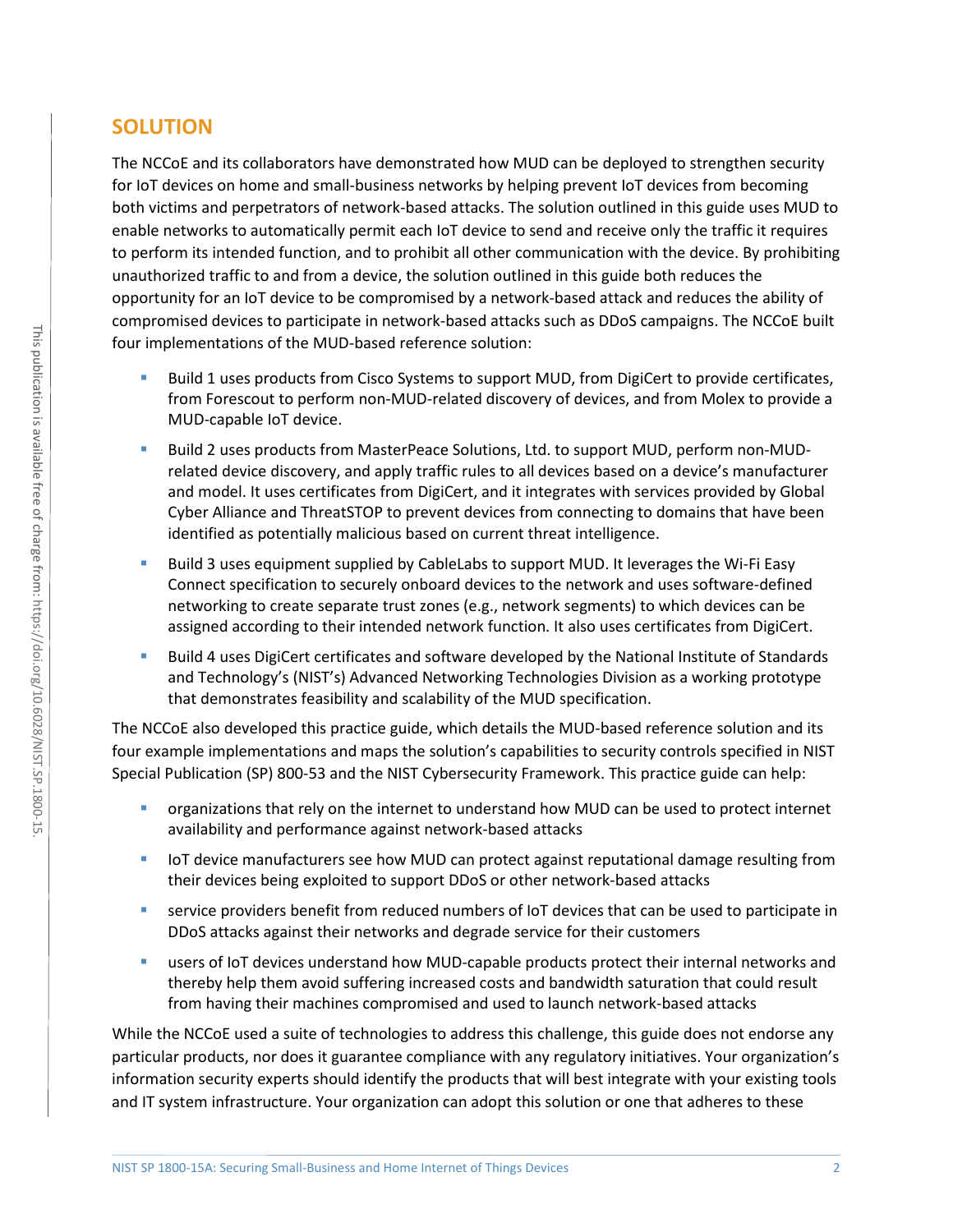guidelines in whole, or you can use this guide as a starting point for tailoring and implementing parts of a solution.

#### **HOW TO USE THIS GUIDE**

This guide contains four volumes:

- NIST SP 1800-15A: *Executive Summary why we wrote this guide, the challenge we address, why it could be important to your organization, and our approach to solving this challenge* (intended for business decision makers, including chief security and technology officers) *(you are here)*
- NIST SP 1800-15B: *Approach, Architecture, and Security Characteristics what we built and why, including the risk analysis performed and the security control map* (intended for technology or security program managers)
- NIST SP 1800-15C: *How-To Guides instructions for building the example implementations, including all the security-relevant details that would allow you to replicate all or parts of this project* (intended for information technology professionals)
- NIST SP 1800-15D: *Functional Demonstration Results documents the functional demonstration results for the four implementations of the MUD-based reference solution* (intended for information technology professionals)

#### **SUPPORTING RESOURCES**

The supporting resources for this project include:

- [Methodology for Characterizing Network Behavior of IoT Devices white paper](https://www.nccoe.nist.gov/projects/building-blocks/mitigating-iot-based-ddos/iot-device-characterization)demonstrates how to use device characterization techniques to describe the communication requirements of IoT devices in support of the MUD specification
- [NCCoE MUD-PD](https://github.com/usnistgov/MUD-PD)a tool for characterizing IoT devices, particularly for use with MUD and MUD file generation

#### **SHARE YOUR FEEDBACK**

You can view or download the guide and the supporting resources at

[https://www.nccoe.nist.gov/projects/building-blocks/mitigating-iot-based-ddos.](https://www.nccoe.nist.gov/projects/building-blocks/mitigating-iot-based-ddos) If you adopt this solution for your own organization, please share your experience and advice with us. We recognize that technical solutions alone will not fully enable the benefits of our solution, so we encourage organizations to share lessons learned and best practices for transforming the processes associated with implementing this guide.

To provide comments or to learn more by arranging a demonstration of this example implementation, contact the NCCoE a[t mitigating-iot-ddos-nccoe@nist.gov.](mailto:mitigating-iot-ddos-nccoe@nist.gov)

#### **TECHNOLOGY PARTNERS/COLLABORATORS**

Organizations participating in this project submitted their capabilities in response to an open call in the Federal Register for all sources of relevant security capabilities from academia and industry (vendors and integrators). The following respondents with relevant capabilities or product components (identified